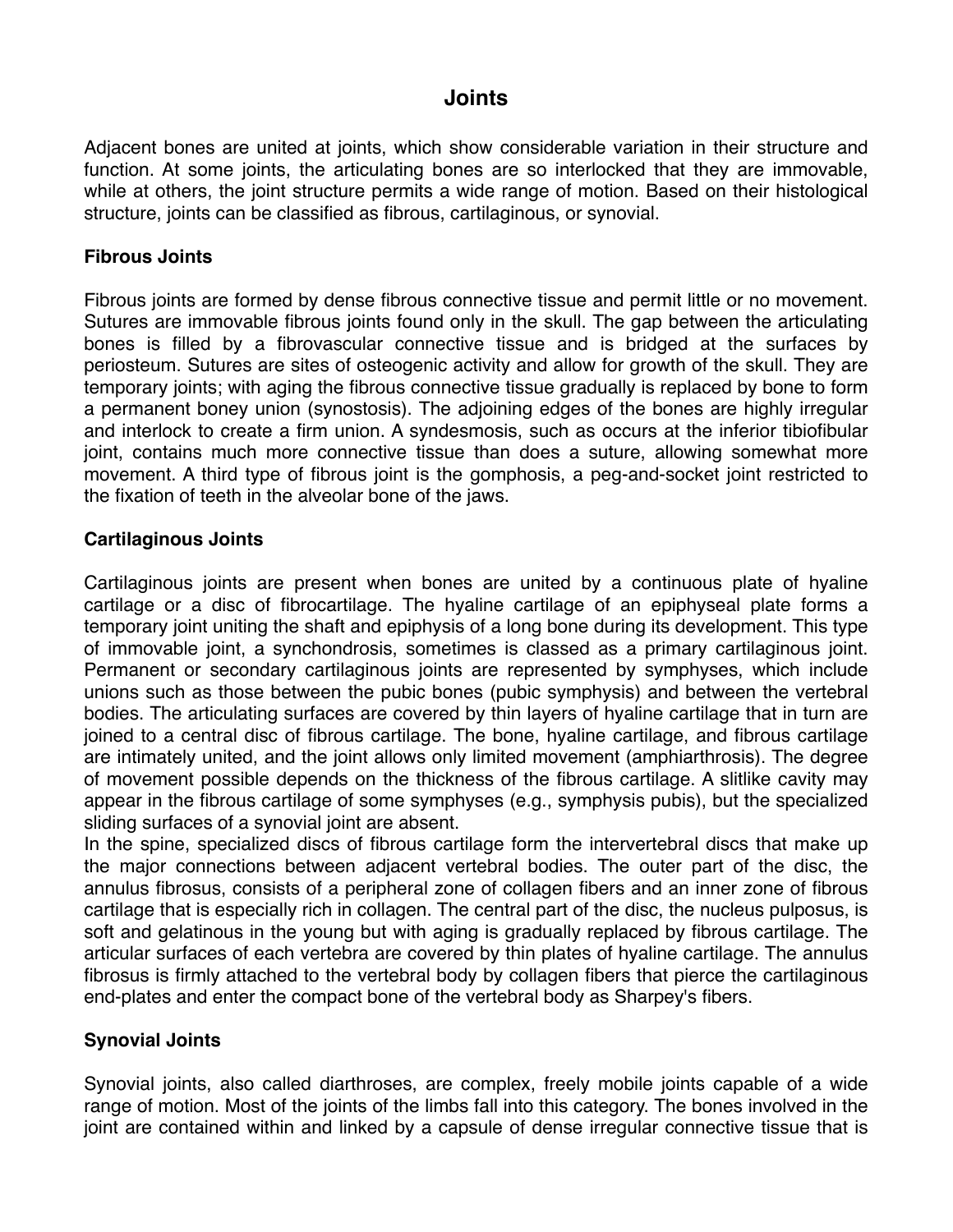continuous with the periosteum over the articulating bones. Additional stability may be provided by intra- and extracapsular ligaments that also are dense irregular connective tissue. The opposing boney surfaces are covered by articular cartilages that provide low-friction gliding surfaces. Although it appears smooth to the naked eye, the free surface of the articular cartilage is beset with various undulations, troughs, and valleys.

The inner surface of the capsule is lined by a synovial membrane that elaborates the lubricating synovial fluid. An articular disc may be interposed completely or partially between the articular surfaces; a partial disc is called a meniscus. Discs and menisci consist of fibrous cartilage with an abundance of collagen fibers; at the periphery, they are connected to the capsule.

The articular cartilages of most joints are hyaline in type but show a greater content of collagen than usual. In some joints (e.g., temporomandibular), frank fibrous cartilage is present. Articular cartilage lacks a perichondrium, and joint contact is made between the free, uncovered surfaces of the opposing articular cartilages.

The collagen fibers of articular cartilage have a unique arrangement. At the surface, the fibers are organized into tight bundles that tend to run at right angles to one another and are parallel to the surface. This forms the tangential zone. In the deeper transitional and radial zones, the collagen fibers are randomly arranged. Where it abuts the underlying bone, the articular cartilage becomes calcified and fuses with the bone, thus forming the calcified zone in which the collagen fibers are perpendicular to the surface. The diameters of the collagen fibers increase progressively as they pass from the tangential zone to the calcified zone. The fibers of the calcified layer penetrate the subchondral bone, where they are firmly embedded like Sharpey's fibers. Overlying the tangential zone is the lamina splendens, a layer that contains randomly arranged fine fibrils.

The junction between bone and calcified cartilage is irregular and shows fine ridges, grooves, and interdigitations that help unite the subchondral bone and articular cartilage. The junction between the calcified and radial zones appears, in sections, as a basophilic "tide line" that represents the advancing front of the calcification process.

The cells of the articular cartilage also show zonal differences. The tangential zone contains several layers of flattened, fibroblast-like cells whose long axes, like those of the collagen fibers, are parallel to the surface. Their oval or elongated nuclei usually have smooth outlines, but some are irregular and show a variety of undulations, deep indentations, or clefts; the patchy, clumped chromatin stains deeply. The cytoplasm contains short cisternae of granular endoplasmic reticulum (GER), a small Golgi complex, and small, round mitochondria. Inclusions such as lipids and glycogen are rare, but pinocytotic vesicles are plentiful. In the transitional zone, the cells are rounded and show many long cytoplasmic processes that often bifurcate at their tips. The round, usually eccentric nuclei contain finely granular chromatin and frequently show one or more nucleoli. Granular endoplasmic reticulum is abundant, the Golgi apparatus is well developed, and secretory granules are prominent. The cells are scattered randomly throughout the transitional zone.

The cells of the radial zone also are rounded but tend to form short columns or isogenous groups. The endoplasmic reticulum is less developed, the Golgi complex is sparse, and mitochondria are small and dense. Intracellular filaments are increased in number, and lipid droplets and glycogen granules are common.

The calcified zone is characterized by short columns of enlarged, pale staining cells that are in the advanced state of degeneration. The nuclei are dense and pyknotic, the nuclear envelope is fragmented, and cytoplasmic organelles are lacking.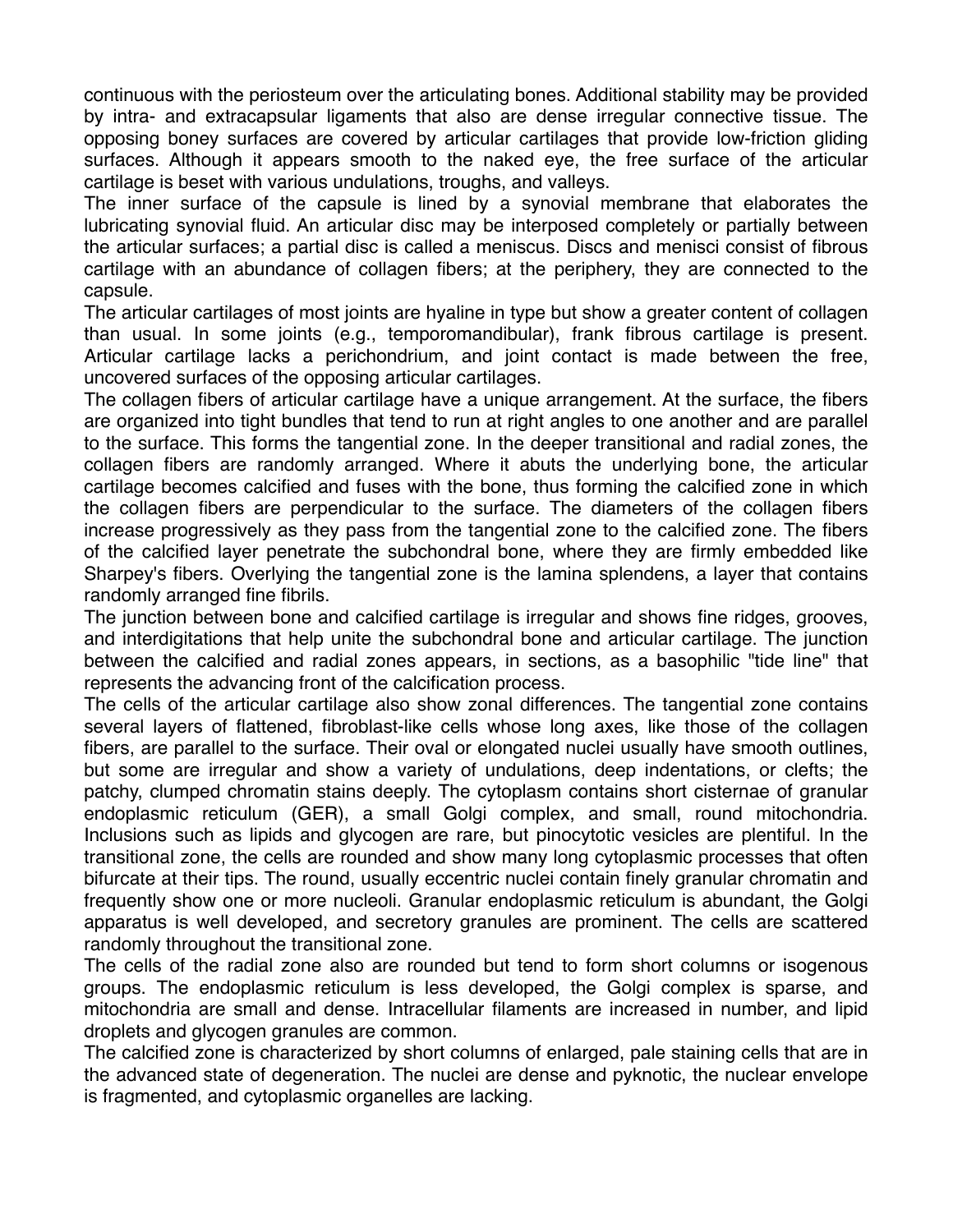The organization of the chondrocytes of articular cartilage into successive zones is reminiscent of the arrangement of cells in an epiphyseal plate during endochondral bone formation. Indeed, during growth, articular cartilage does serve as a growth zone for the subchondral bone. When epiphyseal growth is complete, the deep zones of chondrocytes in the articular cartilage are converted to compact bone and incorporated into the subchondral bone layer. Like other cartilage, articular cartilage is avascular and aneural. The central regions of the cartilage receive their nutrition by diffusion from the synovial fluid, which bathes the cartilages, and, to a lesser extent, from vessels in the subchondral bone. At their edges, the articular cartilages are well nourished from blood vessels in the nearby synovial membrane.

#### **Synovial Membrane**

The synovial membrane is one of the characteristic features of a synovial joint. It is a loosetextured, highly vascular connective tissue that lines the fibrous capsule and extends onto all intraarticular surfaces except those subjected to compression during movement of a joint. Thus, articular cartilages, articular discs, and menisci are not covered by synovial membranes. Occasional finger-like projections, the synovial villi, and coarser folds of the synovial membrane project into the joint cavity.

The free surface (synovial intima) of the synovial membrane consists of one to three layers of flattened synovial cells embedded in a granular, fiber-free matrix. The surface cells do not form a continuous layer, and in places, neighboring cells are separated by gaps through which the synovial cavity communicates with tissue spaces in the synovial membrane. Where the cells do make contact, their surfaces may be complex and interdigitated. Desmosomal junctions have been described in rat synovial membranes, but their presence in humans has not been confirmed.

Ultrastructurally, two types of synovial cells have been described. A-cells are predominant and resemble macrophages (hence their alternate name, M-cells). The cell membrane shows numerous invaginations, filopodia, and micropinocytotic vesicles, while the cytoplasm contains large Golgi complexes and numerous mitochondria and lysosomes but only scant profiles of GER. B-cells resemble fibroblasts and sometimes are called F-cells. They have a smooth outline and contain abundant GER and scattered free ribosomes. Both cell types contain much glycogen but only a few lipid inclusions. The relationship between A- and B-cells is unknown, but the existence of intermediate forms (AB-cells) suggests that the two may be merely different functional forms of a single type.

The subintimal tissue varies from place to place within the same joint, and based on the structure of this tissue, the synovial membrane is classified as areolar, adipose, or fibrous. In areolar synovial membranes, the underlying tissue is a loose connective tissue with relatively few collagen fibers and an abundant matrix. Cellular constituents include fibroblasts, mast cells, macrophages, and lymphocytes. Adipose synovial membranes line the articular fat pads, and the subintimal tissue mainly consists of fat cells. In fibrous synovial membranes, the underlying tissue is a dense irregular connective tissue and is found in regions subjected to tension; where such forces are extremely high, fibrous cartilage may be present.

Synovial fluid is a clear or slightly yellow viscous fluid that bathes the joint surfaces. Normally, the volume of fluid is sufficient only to form a thin film over all the surfaces within a joint. In composition, synovial fluid is an ultrafiltrate of plasma to which mucin has been added. Mucin is a product of the surface synovial cells and consists mainly of highly polymerized hyaluronic acid, which gives viscosity to the synovial fluid. Normal synovial fluid contains only 50 to 100 cells per milliliter, and these consist of macrophages, free synovial cells, and an occasional